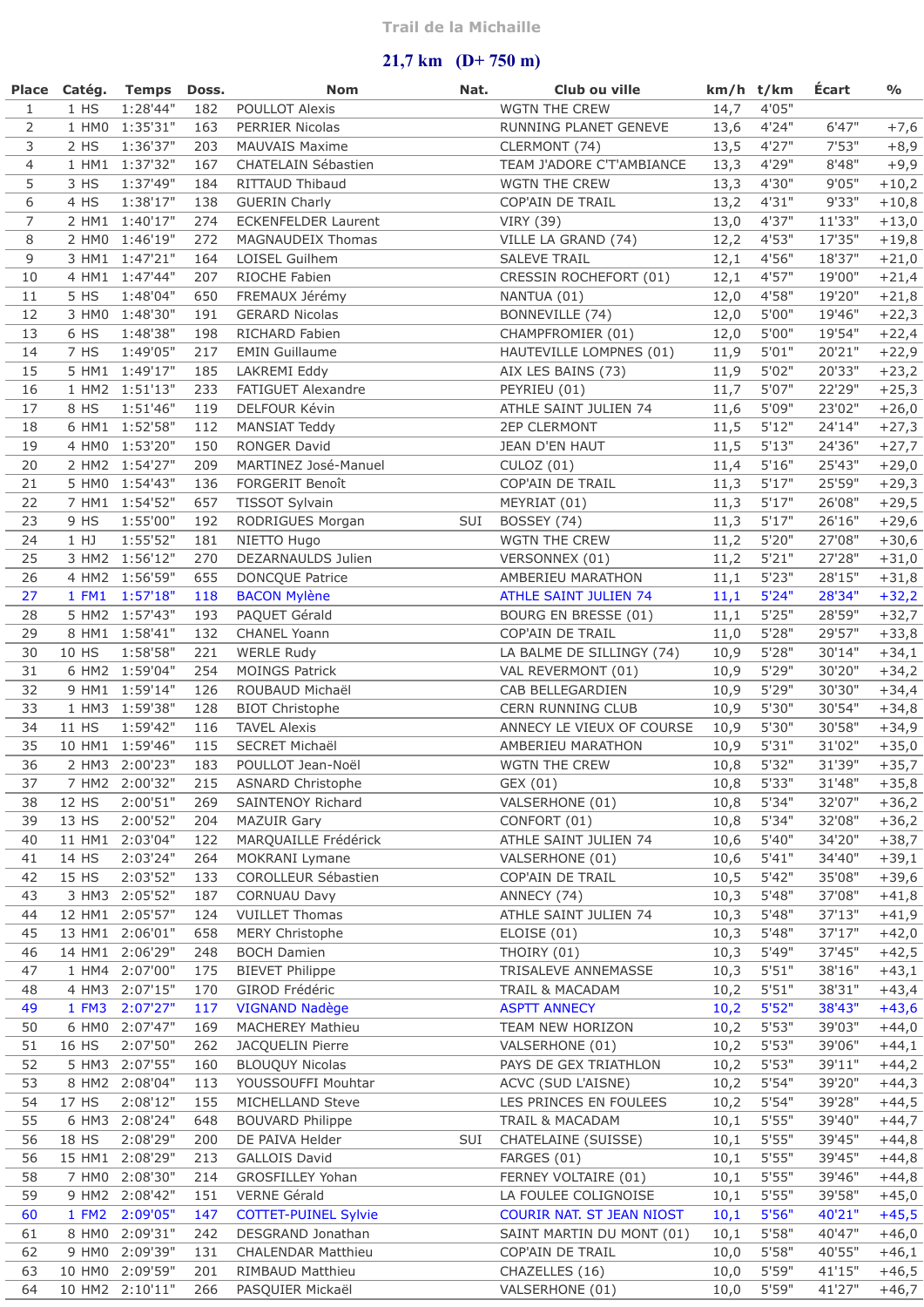| 65  | 19 HS  | 2:10'34"           | 271 | LABALME Baptiste             |            | VERSONNEX (01)               | 10,0 | 6'01"  | 41'50"         | $+47,1$ |
|-----|--------|--------------------|-----|------------------------------|------------|------------------------------|------|--------|----------------|---------|
| 66  |        | 11 HM2 2:10'59"    | 158 | REGIDOR GIL Carlos           | <b>ESP</b> | <b>NCS TRAILEMAN</b>         | 9,9  | 6'02"  | 42'15"         | $+47,6$ |
| 67  |        | 16 HM1 2:11'23"    | 139 | JEVARDAT DE FOMBELLE Grégory |            | COP'AIN DE TRAIL             | 9,9  | 6'03"  | 42'39"         | $+48,1$ |
| 68  |        | 11 HM0 2:11'51"    | 146 | <b>TEULE Julien</b>          |            | COURIR A POISY               | 9,9  | 6'04"  | 43'07"         | $+48,6$ |
| 69  |        | 7 HM3 2:12'16"     | 137 | <b>GRANIER Pierre</b>        |            | COP'AIN DE TRAIL             | 9,8  | 6'05"  | 43'32"         | $+49,1$ |
| 70  |        | 8 HM3 2:12'17"     | 186 | RICHE Jean-Luc               |            | AMBERIEU EN BUGEY (01)       | 9,8  | 6'05"  | 43'33"         | $+49,1$ |
| 71  | 12 HM0 | 2:12'25"           | 173 | <b>GIANOLI Anthony</b>       |            | TRIATHLON BELLEGARDIEN       | 9,8  | 6'06"  | 43'41"         | $+49,2$ |
| 72  | 20 HS  | 2:13'02"           | 180 | PIERSON Michel               |            | WEPERF                       | 9,8  | 6'07"  | 44'18"         | $+49,9$ |
|     |        |                    |     |                              |            |                              |      |        | 44'24"         |         |
| 73  | 1 FM0  | 2:13'08"           | 172 | <b>GELLIE Mélanie</b>        |            | TRIATHLON BELLEGARDIEN       | 9,8  | 6'08"  |                | $+50,0$ |
| 74  | 21 HS  | 2:13'14"           | 205 | MIOCHE Mickaël               |            | CORBONOD (01)                | 9,8  | 6'08"  | 44'30"         | $+50,2$ |
| 75  |        | 12 HM2 2:13'30"    | 153 | FLEURISSON Christophe        |            | LES PRINCES EN FOULEES       | 9,8  | 6'09"  | 44'46"         | $+50,5$ |
| 76  |        | 1 HM5 2:13'32"     | 225 | ROBART Jean-Marie            |            | MONTLUEL (01)                | 9,8  | 6'09"  | 44'48"         | $+50,5$ |
| 77  | 22 HS  | 2:13'54"           | 268 | RIVIERE Théo                 |            | VALSERHONE (01)              | 9,7  | 6'10"  | 45'10"         | $+50,9$ |
| 78  | 2 FM1  | 2:14'15"           | 253 | <b>CASIRAGHI Raffaella</b>   | <b>ITA</b> | <b>VAL REVERMONT (01)</b>    | 9,7  | 6'11"  | 45'31"         | $+51,3$ |
| 79  | 2 HM4  | 2:14'57"           | 114 | MEDEL Igor                   |            | ALBANAIS ATHLE               | 9,6  | 6'13"  | 46'13"         | $+52,1$ |
| 80  |        | 9 HM3 2:15'02"     | 202 | <b>LEGER Fabrice</b>         |            | CHEVRY (01)                  | 9,6  | 6'13"  | 46'18"         | $+52,2$ |
| 81  |        | 13 HM2 2:15'54"    | 166 | <b>BARAGGIA Philippe</b>     |            | <b>SILL'N RUN</b>            | 9,6  | 6'15"  | 47'10"         | $+53,2$ |
| 82  |        | 17 HM1 2:16'27"    | 238 | <b>BOUTLANE Radouane</b>     |            | SAINT GENIS POUILLY (01)     | 9,5  | 6'17"  | 47'43"         | $+53,8$ |
|     |        |                    |     |                              |            |                              |      |        |                |         |
| 82  | 23 HS  | 2:16'27"           | 263 | <b>MERCIER Julien</b>        |            | VALSERHONE (01)              | 9,5  | 6'17"  | 47'43"         | $+53,8$ |
| 84  | 2 FM3  | 2:16'36"           | 120 | <b>HEBERLE Clotilde</b>      |            | <b>ATHLE SAINT JULIEN 74</b> | 9,5  | 6'17"  | 47'52"         | $+53,9$ |
| 84  |        | 2 FM2 2:16'36"     | 141 | <b>LECLERC Nathalie</b>      |            | <b>COP'AIN DE TRAIL</b>      | 9,5  | 6'17"  | 47'52"         | $+53,9$ |
| 86  | 24 HS  | 2:16'37"           | 129 | <b>ARTAUD Anthony</b>        |            | COP'AIN DE TRAIL             | 9,5  | 6'17"  | 47'53"         | $+54,0$ |
| 87  | 25 HS  | 2:17'25"           | 276 | <b>ERNANDES Maxime</b>       |            | <b>VIRY (74)</b>             | 9,5  | 6'19"  | 48'41"         | $+54,9$ |
| 88  | 3 HM4  | 2:17'33"           | 145 | STROMBONI Stéphane           |            | COP'AIN DE TRAIL             | 9,5  | 6'20"  | 48'49"         | $+55,0$ |
| 89  |        | 13 HM0 2:17'42"    | 256 | <b>ACHARD Valentin</b>       |            | VALSERHONE (01)              | 9,5  | 6'20"  | 48'58"         | $+55,2$ |
| 90  |        | 18 HM1 2:18'00"    | 149 | <b>OMEIRA Xavier</b>         |            | FOULEES DES CARRONS          | 9,4  | 6'21"  | 49'16"         | $+55,5$ |
| 91  |        | 10 HM3 2:18'25"    | 121 | LAZARUS David                |            | ATHLE SAINT JULIEN 74        | 9,4  | 6'22"  | 49'41"         | $+56,0$ |
| 92  |        | 14 HM2 2:18'34"    | 651 | <b>DAUVERGNE Laurent</b>     |            | VAL REVERMONT (01)           | 9,4  | 6'23"  | 49'50"         |         |
|     |        |                    |     |                              |            |                              |      |        |                | $+56,2$ |
| 93  |        | 14 HM0 2:18'35"    | 222 | <b>LAVIGNE Yoann</b>         |            | LAGNIEU (01)                 | 9,4  | 6'23"  | 49'51"         | $+56,2$ |
| 94  |        | 11 HM3 2:18'58"    | 211 | <b>GROSCARRET Franck</b>     |            | ECHALLON (01)                | 9,4  | 6'24"  | 50'14"         | $+56,6$ |
| 95  |        | 4 HM4 2:19'14"     | 125 | <b>BARBIER Eric</b>          |            | BELLEY SPORT PEDESTRE        | 9,4  | 6'24"  | 50'30"         | $+56,9$ |
| 96  |        | 15 HM2 2:19'35"    | 179 | <b>RAFFIN Thierry</b>        |            | <b>VIRIAT MARATHON</b>       | 9,3  | 6'25"  | 50'51"         | $+57,3$ |
| 97  |        | 5 HM4 2:20'12"     | 177 | ROSIER Philippe              |            | UNION SPORTIVE OYONNAX       | 9,3  | 6'27"  | 51'28"         | $+58,0$ |
| 98  |        | 6 HM4 2:20'18"     | 275 | KOLODZIEJCZYK Bruno          |            | <b>VIRY (39)</b>             | 9,3  | 6'27"  | 51'34"         | $+58,1$ |
| 99  |        | 3 FM1 2:20'27"     | 234 | <b>FATIGUET Martine</b>      |            | PEYRIEU (01)                 | 9,3  | 6'28"  | 51'43"         | $+58,3$ |
| 100 | 26 HS  | 2:20'36"           | 135 | DORSEUIL Julien              |            | COP'AIN DE TRAIL             | 9,3  | 6'28'' | 51'52"         | $+58,5$ |
| 101 |        | 4 FM1 2:20'48"     | 159 | <b>ODLUND Erika</b>          |            | SWE O'BUGEY                  | 9,2  | 6'29"  | 52'04"         | $+58,7$ |
|     |        | 102 27 HS 2:22'01" |     | 243 VIRIEUX Pierre           |            | SATHONAY CAMP (69)           | 9,2  | 6'32"  | 53'17"         | $+60,0$ |
| 103 | 28 HS  | 2:22'12"           | 206 | <b>CHABERT François</b>      |            | COURBEVOIE (92)              | 9,2  | 6'33"  | 53'28"         | $+60,3$ |
|     |        |                    |     |                              |            |                              |      |        |                |         |
| 104 |        | 19 HM1 2:22'24"    | 229 | GAUDET Grégory               |            | NEUVILLE LES DAMES (01)      | 9,1  | 6'33"  | 53'40"         | $+60,5$ |
| 105 |        | 16 HM2 2:22'30"    | 250 | RIMBAUD David                |            | THOIRY (01)                  | 9,1  | 6'34"  | 53'46"         | $+60,6$ |
| 106 |        | 2 HM5 2:22'39"     | 174 | LASFARGUE Bruno              |            | TRIATHLON BELLEGARDIEN       | 9,1  | 6'34"  | 53'55"         | $+60,8$ |
| 107 |        | 20 HM1 2:22'57"    | 267 | PREAUX Gautier               |            | VALSERHONE (01)              | 9,1  | 6'35"  | 54'13"         | $+61,1$ |
| 108 |        | 1 HM6 2:24'10"     | 156 | DECOUVETTE Michel            |            | LES TRAILERS DU MOLE         | 9,0  | 6'38"  | 55'26"         | $+62,5$ |
| 109 | 3 FM3  | 2:24'28"           | 240 | <b>DORIER Catherine</b>      |            | SAINT JULIEN (74)            | 9,0  | 6'39"  | 55'44"         | $+62,8$ |
| 109 | 3 FM3  | 2:24'28"           | 241 | <b>FROMINALAOUI Fanny</b>    |            | <b>SAINT JULIEN (74)</b>     | 9,0  | 6'39"  | 55'44"         | $+62,8$ |
| 111 | 1 FM4  | 2:24'44"           | 171 | <b>RIGOBERT Cathy</b>        |            | <b>TRAIL &amp; MACADAM</b>   | 9,0  | 6'40"  | 56'00"         | $+63,1$ |
| 112 | 29 HS  | 2:26'12"           | 220 | <b>VUILLERMOZ Florian</b>    |            | LA BALME DE SILLINGY (74)    | 8,9  | 6'44"  | 57'28"         | $+64,8$ |
| 113 | 30 HS  | 2:26'26"           | 244 | DINGEON Sébastien            |            | SERRIERES CHAUTAGNE (73)     | 8,9  | 6'44"  | 57'42"         | $+65,0$ |
| 113 | 30 HS  | 2:26'26"           | 157 | <b>LEONHARDT Nicolas</b>     |            | LTDR39                       | 8,9  | 6'44"  | 57'42"         | $+65,0$ |
| 115 |        | 17 HM2 2:26'57"    | 277 | CLERC Jérôme                 |            | VIUZ EN SALLAZ (74)          | 8,9  | 6'46"  | 58'13"         | $+65,6$ |
| 116 | 32 HS  | 2:27'36"           | 228 | <b>GALLAND Alexis</b>        |            | NANTUA (01)                  | 8,8  | 6'48"  | 58'52"         | $+66,3$ |
|     |        |                    |     |                              |            |                              |      |        |                |         |
| 117 | 2 FM0  | 2:27'58"           | 258 | <b>D?ARGENT Anne-France</b>  |            | <b>VALSERHONE (01)</b>       | 8,8  | 6'49"  | 59'14"         | $+66,8$ |
| 118 | 3 FM2  | 2:27'59"           | 255 | <b>WADOUX Lara</b>           |            | VALLEIRY (74)                | 8,8  | 6'49"  | 59'15"         | $+66,8$ |
| 119 | 1 FS   | 2:28'00"           | 134 | <b>DALBY Laura</b>           |            | <b>COP'AIN DE TRAIL</b>      | 8,8  | 6'49"  | 59'16"         | $+66,8$ |
| 120 | 12 HM3 | 2:28'02"           | 143 | <b>MAUDET Alain</b>          |            | COP'AIN DE TRAIL             | 8,8  | 6'49"  | 59'18"         | $+66,8$ |
| 121 | 33 HS  | 2:28'03"           | 210 | ARNAUD Jean-Pascal           |            | DIVONNE LES BAINS (01)       | 8,8  | 6'49"  | 59'19"         | $+66,8$ |
| 122 | 2 FS   | 2:28'11"           | 654 | <b>HEDON Justine</b>         |            | THONES (74)                  | 8,8  | 6'49"  | 59'27"         | $+67,0$ |
| 123 | 3 FM0  | 2:28'15"           | 168 | <b>CHALAPHIE Marion</b>      |            | <b>TEAM NEW HORIZON</b>      | 8,8  | 6'49"  | 59'31"         | $+67,1$ |
| 124 | 7 HM4  | 2:29'33"           | 165 | <b>KANMACHER Philippe</b>    |            | SEYSSEL COURT POUR OFFRIR    | 8,7  |        | 6'53" 1:00'49" | $+68,5$ |
| 125 |        | 18 HM2 2:30'21"    | 656 | DANIZET Loïc                 |            | AMBERIEU MARATHON            | 8,7  |        | 6'55" 1:01'37" | $+69,4$ |
|     |        |                    |     |                              |            |                              |      |        | 6'57" 1:02'10" |         |
| 126 |        | 21 HM1 2:30'54"    | 649 | PARIS Lionel                 |            | TRAIL & MACADAM              | 8,6  |        |                | $+70,1$ |
| 127 | 34 HS  | 2:32'55"           | 257 | <b>BEDNARSKI Maxence</b>     |            | VALSERHONE (01)              | 8,5  |        | 7'02" 1:04'11" | $+72,3$ |
| 128 | 2 HJ   | 2:33'36"           | 232 | SOULARD-FABRY Hugo           |            | OYONNAX (01)                 | 8,5  |        | 7'04" 1:04'52" | $+73,1$ |
| 129 | 35 HS  | 2:34'07"           | 218 | RIFFET Théo                  |            | HAUTEVILLE LOMPNES (01)      | 8,4  |        | 7'06" 1:05'23" | $+73,7$ |
| 130 | 4 FM2  | 2:34'12"           | 123 | <b>ROCHE Céline</b>          |            | <b>ATHLE SAINT JULIEN 74</b> | 8,4  |        | 7'06" 1:05'28" | $+73,8$ |
| 131 |        | 3 HM5 2:34'15"     | 127 | <b>TIFFON Alain</b>          |            | CAB BELLEGARDIEN             | 8,4  |        | 7'06" 1:05'31" | $+73,8$ |
| 132 |        | 13 HM3 2:34'23"    | 265 | <b>MUNIER Fabrice</b>        |            | VALSERHONE (01)              | 8,4  |        | 7'06" 1:05'39" | $+74,0$ |
| 133 |        | 15 HM0 2:36'03"    | 197 | JULLIOT Pierre-Marie         |            | CHALLONGES (74)              | 8,3  |        | 7'11" 1:07'19" | $+75,9$ |
|     |        |                    |     |                              |            |                              |      |        |                |         |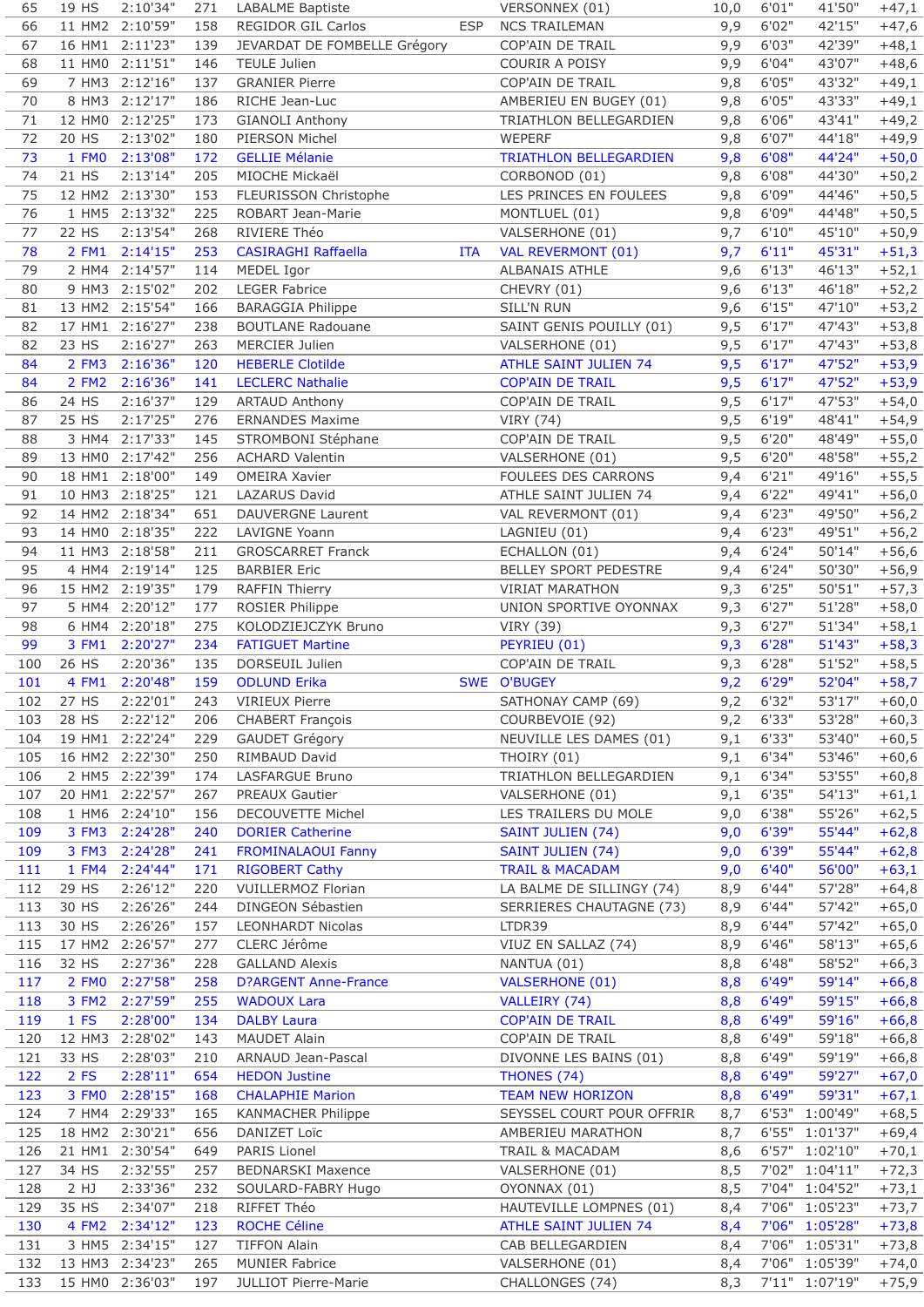| 134 |        | 16 HM0 2:36'27" | 251 | RIO DE ARAUJO Michaël     |            | THOIRY (01)                  | 8,3 |       | 7'12" 1:07'43"        | $+76,3$  |
|-----|--------|-----------------|-----|---------------------------|------------|------------------------------|-----|-------|-----------------------|----------|
| 135 | 3 FS   | 2:40'29"        | 190 | <b>TEZENAS Claire</b>     |            | <b>BELLIGNAT (01)</b>        | 8,1 |       | 7'23" 1:11'45"        | $+80,9$  |
| 136 |        | 19 HM2 2:42'28" | 152 | LASSOUT Jérôme            |            | <b>LEMAN RUNNING</b>         | 8,0 |       | 7'29" 1:13'44"        | $+83,1$  |
| 137 | 14 HM3 | 2:42'32"        | 212 | FESSLER François          |            | VALSERHONE (01)              | 8,0 |       | 7'29" 1:13'48"        | $+83,2$  |
| 138 |        | 8 HM4 2:42'33"  | 647 | <b>SAGE Philippe</b>      |            | VALSERHONE (01)              | 8,0 |       | 7'29" 1:13'49"        | $+83,2$  |
| 139 | 4 HM5  | 2:43'01"        | 189 | JAMOT Gérard              |            | BALAN (01)                   | 8,0 |       | 7'30" 1:14'17"        | $+83,7$  |
| 140 |        | 22 HM1 2:43'19" | 161 | LOUTTE Damien             |            | PREFA'TEC                    | 8,0 |       | 7'31" 1:14'35"        | $+84,1$  |
| 141 | 36 HS  | 2:44'00"        | 239 | <b>FAYET Etienne</b>      |            | SAINT GENIS POUILLY (01)     | 7,9 |       | 7'33" 1:15'16"        | $+84,8$  |
| 142 |        | 23 HM1 2:44'01" | 247 | PERRET Nicolas            |            | ST ANDRE/VIEUX JONC (01)     | 7,9 |       | 7'33" 1:15'17"        | $+84,8$  |
| 143 | 37 HS  | 2:44'59"        | 653 | <b>SALAMON Florian</b>    |            | BOURG EN BRESSE (01)         | 7,9 |       | 7'36" 1:16'15"        | $+85,9$  |
| 144 | 5 FM3  | 2:45'19"        | 154 | <b>HORCKMANS Sabine</b>   |            | LES PRINCES EN FOULEES       | 7,9 |       | 7'37" 1:16'35"        | $+86,3$  |
| 145 | 17 HM0 | 2:45'45"        | 208 | <b>FERRIERE Alexandre</b> |            | CROZET (01)                  | 7,9 | 7'38" | 1:17'01"              | $+86,8$  |
| 145 |        | 17 HM0 2:45'45" | 249 | KOHLER RUIVO Hugo         | POR        | THOIRY (01)                  | 7,9 |       | 7'38" 1:17'01"        | $+86,8$  |
| 147 |        | 9 HM4 2:47'41"  | 176 | <b>DAUBARD Patrick</b>    |            | TRISPIRIDON OYONNAX          | 7,8 |       | 7'43" 1:18'57"        | $+89,0$  |
| 148 | 15 HM3 | 2:50'23"        | 130 | <b>BRUNETTON Sylvain</b>  |            | COP'AIN DE TRAIL             | 7,6 |       | 7'51" 1:21'39"        | $+92,0$  |
| 149 | 5 FM2  | 2:50'25"        | 278 | <b>TRUMEAU Frédérique</b> |            | VIUZ EN SALLAZ (74)          | 7,6 |       | 7'51" 1:21'41"        | $+92,1$  |
| 150 | 24 HM1 | 2:51'27"        | 231 | SOULARD Sébastien         |            | OYONNAX (01)                 | 7,6 |       | 7'54" 1:22'43"        | $+93,2$  |
| 151 | 5 FM1  | 2:51'52"        | 140 | <b>JOURDAIN Karima</b>    |            | <b>COP'AIN DE TRAIL</b>      | 7,6 |       | 7'55" 1:23'08"        | $+93,7$  |
| 152 |        | 5 HM5 2:55'46"  | 219 | GOESSENS Gilbert          |            | JUJURIEUX (01)               | 7,4 |       | 8'05" 1:27'02"        | $+98,1$  |
| 153 | 25 HM1 | 2:57'49"        | 261 | HADJI Lyes                | <b>ALG</b> | VALSERHONE (01)              | 7,3 |       | 8'11" 1:29'05"        | $+100,4$ |
| 154 | 26 HM1 | 2:58'52"        | 178 | PIROUD Philippe           |            | <b>VIRIAT MARATHON</b>       | 7,3 |       | 8'14" 1:30'08"        | $+101,6$ |
| 155 | 19 HM0 | 3:02'00"        | 260 | <b>GALLAND Nicolas</b>    |            | VALSERHONE (01)              | 7,2 |       | 8'23" 1:33'16"        | $+105,1$ |
| 156 | 2 FM4  | 3:02'07"        | 273 | <b>DUCHENE Fabienne</b>   |            | VILLES (01)                  | 7,1 |       | 8'23" 1:33'23"        | $+105,2$ |
| 157 | 38 HS  | 3:11'29"        | 245 | NGWANA Samba              |            | CMR SERRIERES CHAUTAGNE (73) | 6,8 |       | 8'49" 1:42'45"        | $+115,8$ |
| 158 |        | 6 HM5 3:12'39"  | 227 | <b>CASTETBON Philippe</b> |            | NANTUA (01)                  | 6,8 |       | 8'52" 1:43'55" +117,1 |          |
|     |        |                 |     |                           |            |                              |     |       |                       |          |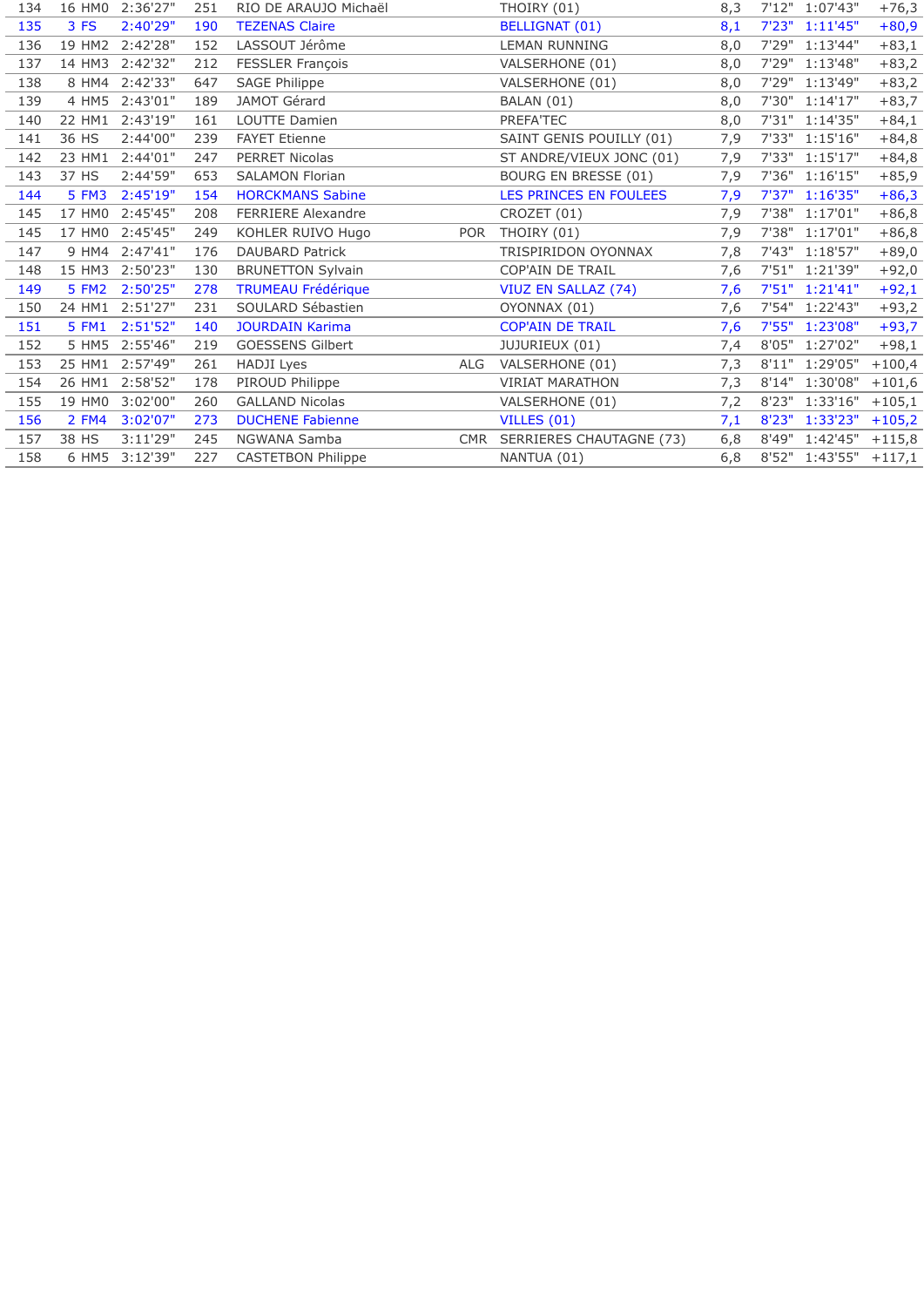## **Tour des Prés**

## **11,4 km (D+ 370 m)**

|                | Place Catég. | Temps Doss.       |     | <b>Nom</b>                 | Nat.       | Club ou ville                |      | km/h t/km Écart |                             | $\frac{0}{0}$ |
|----------------|--------------|-------------------|-----|----------------------------|------------|------------------------------|------|-----------------|-----------------------------|---------------|
| $\mathbf{1}$   | 1 HS         | 47'11"            | 416 | <b>BELIN Maxime</b>        |            | ASMSE TRI 42                 | 14,5 | 4'08"           |                             |               |
| $\overline{2}$ | 2 HS         | 48'51"            | 374 | FREY Guyllaume             | SUI        | GIMEL (SUISSE)               | 14,0 | 4'17"           | 1'40''                      | $+3,5$        |
| 3              | 3 HS         | 48'58"            | 326 | <b>BENOISTON Louis</b>     |            | L.O.S.T                      | 14,0 | 4'17''          | 1'47"                       | $+3,8$        |
| $\overline{4}$ | 1 HM1        | 49'22"            | 319 | GIRARD Hugo                |            | COP'AIN DE TRAIL             | 13,9 | 4'19''          | 2'11"                       | $+4,6$        |
| 5              | 1 HM2        | 49'39"            | 384 | <b>FAVIER Thomas</b>       |            | OYONNAX (01)                 | 13,8 | 4'21"           | 2'28"                       | $+5,2$        |
| 6              | 2 HM1        | 51'28"            | 394 | <b>BURDIN Mickaël</b>      |            |                              |      | 4'30"           | 4'17"                       |               |
|                |              |                   |     |                            |            | TRESSERVE (73)               | 13,3 |                 |                             | $+9,1$        |
| $\overline{7}$ | 1 HMO        | 51'47"            | 411 | PRIMAUT Johan              |            | TRIATHLON BELLEGARDIEN       | 13,2 | 4'32"           | 4'36"                       | $+9,7$        |
| 8              | 1 HM3        | 52'46"            | 388 | <b>DROST David</b>         |            | PERS JUSSY (74)              | 13,0 | 4'37''          | 5'35"                       | $+11,8$       |
| 9              | 2 HM3        | 53'05"            | 341 | NOGUE Christophe           |            | WGTN THE CREW                | 12,9 | 4'39"           | 5'54"                       | $+12,5$       |
| 10             | 3 HM1        | 54'03"            | 334 | <b>ENCRENAZ Cédric</b>     |            | SILL'N RUN                   | 12,7 | 4'44"           | 6'52"                       | $+14,6$       |
| 11             | 4 HS         | 54'05"            | 415 | PONTAROLLO Nils            |            | COP'AIN DE TRAIL             | 12,6 | 4'44"           | 6'54"                       | $+14,6$       |
| 12             | 2 HMO        | 55'47"            | 339 | <b>VERGNES Damien</b>      |            | TRAIL & MACADAM              | 12,3 | 4'53"           | 8'36"                       | $+18,2$       |
| 13             | 5 HS         | 56'31"            | 330 | GARDAZ Aurélien            |            | PAYS DE GEX TRIATHLON        | 12,1 | 4'57"           | 9'20"                       | $+19,8$       |
| 14             | 6 HS         | 57'50"            | 343 | CHOUIEKH Zyade             |            | ANNECY (74)                  | 11,8 | 5'04"           | 10'39"                      | $+22,6$       |
| 14             | 1 FS         | 57'50"            | 301 | <b>ENGASSER Emilie</b>     |            | <b>ATHLE SAINT JULIEN 74</b> | 11,8 | 5'04"           | 10'39"                      | $+22,6$       |
| 16             | 3 HM0        | 58'18"            | 357 | DELORME Morgan             |            | CHEZERY FORENS (01)          | 11,7 | 5'06"           | 11'07"                      | $+23,6$       |
| 17             | 1 HM4        | 58'20"            | 375 | <b>HUMBERT Laurent</b>     |            | GROISSIAT (01)               | 11,7 | 5'07"           | 11'09"                      | $+23,6$       |
| 18             | 7 HS         | 58'33"            | 380 | PAULIN Yohan               |            | LE POIZAT (01)               | 11,7 | 5'08"           | 11'22"                      | $+24,1$       |
| 19             | 3 HM3        | 58'37"            | 331 | YON Philippe               |            | PAYS DE GEX TRIATHLON        | 11,7 | 5'08"           | 11'26"                      | $+24,2$       |
| 20             | 4 HM1        | 58'47"            | 335 | THIEBAUD Laurent           |            | SILL'N RUN                   | 11,6 | 5'09"           | 11'36"                      | $+24,6$       |
| 21             | 8 HS         | 58'56"            | 324 | <b>BLANC Xavier</b>        |            | FITNAIX TRIATHLON            | 11,6 | 5'10"           | 11'45"                      | $+24,9$       |
| 22             | 2 HM2        | 59'30"            | 306 | VAUDOU Cédric              |            | ATHLE SAINT JULIEN 74        | 11,5 | 5'13"           | 12'19"                      | $+26,1$       |
|                |              | 59'42"            |     |                            |            |                              |      |                 |                             |               |
| 23             | 9 HS         |                   | 412 | THIERY Benjamin            |            | ANNECY (74)                  | 11,5 | 5'14"           | 12'31"                      | $+26,5$       |
| 24             |              | 3 HM2 1:00'43"    | 303 | SCHORNO Xavier             |            | ATHLE SAINT JULIEN 74        | 11,3 |                 | 5'19" 13'32"                | $+28,7$       |
| 25             |              | 4 HM3 1:01'08"    | 365 | <b>GUYON Jean-Luc</b>      |            | ECHALLON (01)                | 11,2 | 5'21"           | 13'57"                      | $+29,6$       |
| 26             | 10 HS        | 1:01'36"          | 372 | LABALME Benjamin           |            | GEX (01)                     | 11,1 | 5'24"           | 14'25"                      | $+30,6$       |
| 27             | 4 HM0        | 1:01'39"          | 305 | SECRET Sylvain             |            | ATHLE SAINT JULIEN 74        | 11,1 | 5'24"           | 14'28"                      | $+30,7$       |
| 28             | 11 HS        | 1:02'06"          | 360 | <b>MONNET Gabriel</b>      |            | CHEZERY FORENS (01)          | 11,0 | 5'26"           | 14'55"                      | $+31,6$       |
| 29             | 12 HS        | 1:02'16"          | 392 | <b>DURAND Bernard</b>      |            | ST GERMAIN DE JOUX (01)      | 11,0 | 5'27"           | 15'05"                      | $+32,0$       |
| 30             | 5 HM0        | 1:02'29"          | 346 | <b>NOVEL Damien</b>        |            | ARENTHON (74)                | 10,9 | 5'28"           | 15'18"                      | $+32,4$       |
| 31             | 5 HM1        | 1:02'30"          | 349 | <b>BENATIER Christophe</b> |            | <b>BOGIS BOSSEY (SUISSE)</b> | 10,9 | 5'28"           | 15'19"                      | $+32,5$       |
| 32             |              | 1 HM6 1:02'50"    | 338 | PERRIN Jean-Luc            |            | TRAIL & MACADAM              | 10,9 | 5'30"           | 15'39"                      | $+33,2$       |
| 33             |              | 5 HM3 1:03'16"    | 366 | MERCIER Jean-Yves          |            | ECHALLON (01)                | 10,8 |                 | 5'32" 16'05"                | $+34,1$       |
|                |              | 34 13 HS 1:03'43" | 361 | <b>SCHILTZ Marvin</b>      |            | BEL COLLONGES (01)           |      |                 | $10,7$ 5'35" $16'32"$ +35,0 |               |
| 35             | 2 FS         | 1:03'50"          | 304 | <b>SECRET Eva</b>          |            | <b>ATHLE SAINT JULIEN 74</b> | 10,7 | 5'35"           | 16'39"                      | $+35,3$       |
| 36             | 6 HM1        | 1:04'01"          | 376 | KONOPELSKI Mariusz         | <b>POL</b> | HAUTEVILLE LOMPNES (01)      | 10,7 | 5'36"           | 16'50"                      | $+35,7$       |
| 37             | 6 HM3        | 1:04'16"          | 363 | <b>BARTOLINI Philippe</b>  |            | <b>CULOZ (01)</b>            | 10,6 | 5'38"           | 17'05"                      | $+36,2$       |
| 38             | 14 HS        | 1:04'21"          | 378 | <b>CROZET Romain</b>       |            | LA ROCHE SUR FORON (74)      | 10,6 | 5'38"           | 17'10"                      | $+36,4$       |
| 39             | 15 HS        | 1:04'23"          | 391 | <b>JOLY Mathieu</b>        |            | SERGY (01)                   |      | 5'38"           | 17'12"                      | $+36,5$       |
|                |              |                   |     |                            |            |                              | 10,6 |                 |                             |               |
| 40             | 1 FM0        | 1:04'51"          | 309 | <b>LAMOUILLE Cindy</b>     |            | <b>CAB BELLEGARDIEN</b>      | 10,5 | 5'41"           | 17'40"                      | $+37,4$       |
| 41             | 7 HM1        | 1:05'16"          | 320 | MILLIROUX Philippe         |            | COP'AIN DE TRAIL             | 10,5 | 5'43"           | 18'05"                      | $+38,3$       |
| 42             | 3 FS         | 1:05'52"          | 345 | <b>THOMAS Adeline</b>      |            | <b>ANNECY LE VIEUX (74)</b>  | 10,4 | 5'46"           | 18'41"                      | $+39,6$       |
| 43             | 16 HS        | 1:05'53"          | 401 | REYNAUD Romain             |            | VALSERHONE (01)              | 10,4 | 5'46"           | 18'42"                      | $+39,6$       |
| 44             | 6 HM0        | 1:05'58"          | 351 | PSEAUME Fabien             |            | BOIS D'AMONT (39)            | 10,4 | 5'47"           | 18'47"                      | $+39,8$       |
| 45             | 4 FS         | 1:06'19"          | 408 | <b>PERRAD Alizée</b>       |            | <b>VULBENS (74)</b>          | 10,3 | 5'49"           | 19'08"                      | $+40,6$       |
| 46             | 17 HS        | 1:06'41"          | 407 | CHEVALIER-GACHET Cédric    |            | <b>VIONS (73)</b>            | 10,3 | 5'50"           | 19'30"                      | $+41,3$       |
| 47             | 18 HS        | 1:07'16"          | 406 | CHARVAZ Damien             |            | VEIGY FONCENEX (74)          | 10,2 | 5'54"           | 20'05"                      | $+42,6$       |
| 48             | 8 HM1        | 1:07'30"          | 311 | <b>MANET Yann</b>          |            | CAB BELLEGARDIEN             | 10,1 | 5'55"           | 20'19"                      | $+43,1$       |
| 49             | 1 FM3        | 1:07'58"          | 352 | <b>GIORGETTI Hélène</b>    |            | <b>BOURG EN BRESSE (01)</b>  | 10,1 | 5'57"           | 20'47"                      | $+44,0$       |
| 50             | 7 HM3        | 1:08'13"          | 300 | VIGNAND Thierry            |            | <b>ASPTT ANNECY</b>          | 10,0 | 5'59"           | 21'02"                      | $+44,6$       |
| 51             | 9 HM1        | 1:08'16"          | 414 | VIDINHAS Alexandre         |            | CHEVRIER (74)                | 10,0 | 5'59"           | 21'05"                      | $+44,7$       |
| 52             | 2 FM0        | 1:08'30"          | 398 | <b>MAHOUT Nahouel</b>      |            | <b>VALSERHONE (01)</b>       | 10,0 | 6'00"           | 21'19"                      | $+45,2$       |
| 53             | 19 HS        | 1:08'37"          | 404 | <b>TAVERNIER Thomas</b>    |            | VALSERHONE (01)              | 10,0 | 6'01"           | 21'26"                      | $+45,4$       |
| 54             | 4 HM2        | 1:08'50"          | 405 | <b>GRUEL Thierry</b>       |            | VAUX EN BUGEY (01)           | 9,9  | 6'02"           | 21'39"                      | $+45,9$       |
| 55             | 10 HM1       | 1:08'51"          | 364 | <b>ALLAIRE Alexandre</b>   |            | DIVONNE LES BAINS (01)       | 9,9  | 6'02"           | 21'40"                      | $+45,9$       |
|                |              |                   |     |                            |            |                              |      |                 |                             |               |
| 56             | 5 FS         | 1:08'59"          | 347 | <b>RINAUDO Léonie</b>      |            | <b>BELLIGNAT (01)</b>        | 9,9  | 6'03"           | 21'48"                      | $+46,2$       |
| 57             | 1 FM2        | 1:09'21"          | 316 | <b>BJORK Mikaela</b>       | <b>FIN</b> | <b>COP'AIN DE TRAIL</b>      | 9,9  | 6'05"           | 22'10"                      | $+47,0$       |
| 58             | 5 HM2        | 1:09'22"          | 328 | <b>TERNON Sylvain</b>      |            | LES PRINCES EN FOULEES       | 9,9  | 6'05"           | 22'11"                      | $+47,0$       |
| 58             |              | 2 HM4 1:09'22"    | 367 | VITTOZ Serge               |            | ELOISE (01)                  | 9,9  |                 | 6'05" 22'11"                | $+47,0$       |